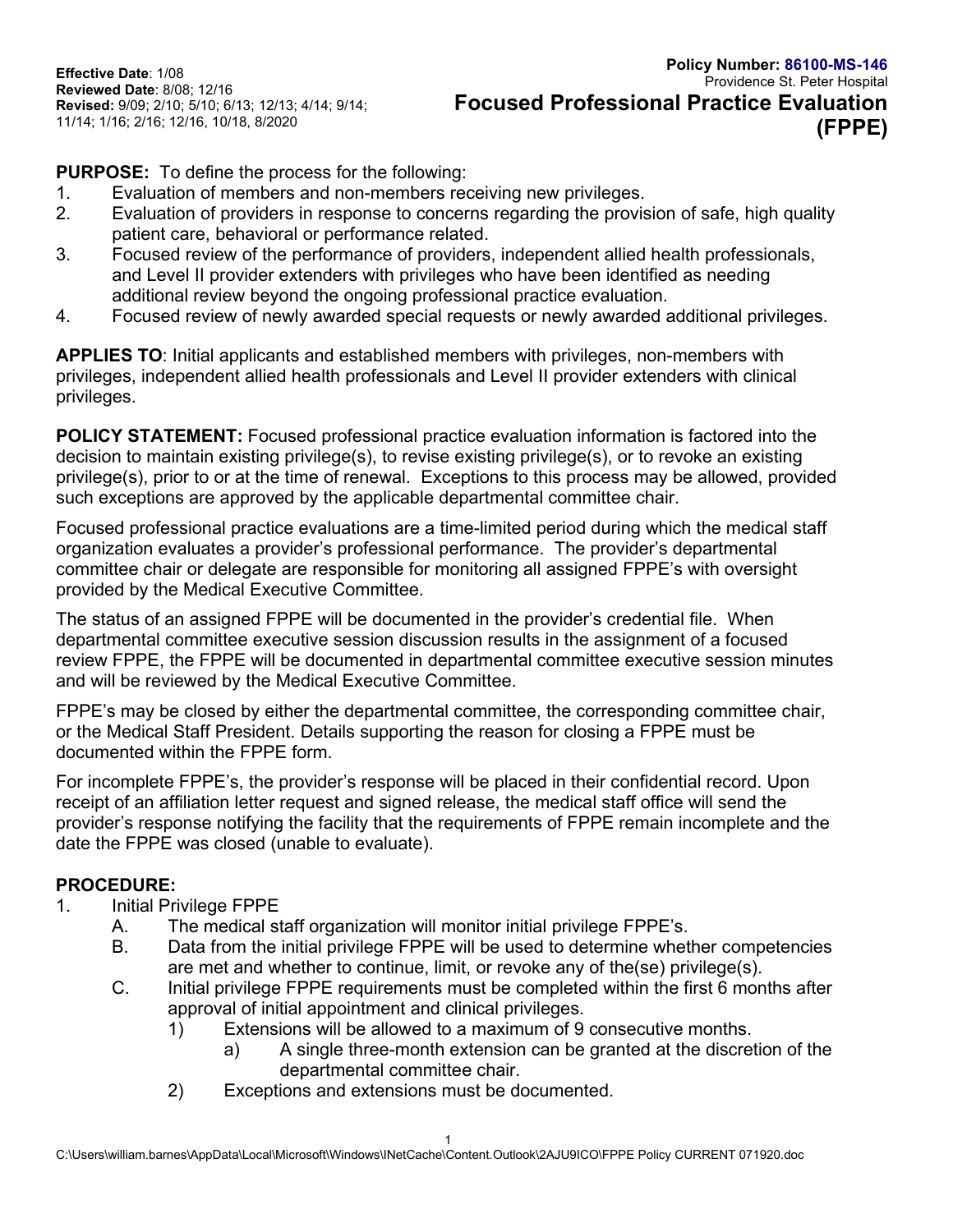- 2. Additional Privilege FPPE
	- A. Each new privilege granted to a provider with existing privileges is subject to an additional privilege FPPE initiated by the provider's departmental committee chair with attention placed on assuring competency in that additional privilege.
	- B. Data from the additional privilege FPPE will be used to determine whether competencies are met and whether to continue, limit, or revoke any of these privilege(s).
	- C. Additional privilege FPPE requirements must be completed within the first 6 months after approval of those clinical privileges.
		- 1) Extensions will be allowed to a maximum of 9 consecutive months.
			- a) A single three-month extension can be granted at the discretion of the departmental committee chair.
		- 2) Exceptions and extensions must be documented.
- 3. Focused Review FPPE
	- A. A provider's departmental committee and/or the Medical Executive Committee may initiate a focused review FPPE for potential or validated practice concerns. An FPPE shall be conducted when questions arise regarding a provider's professional performance and/or behavior that may affect the provision of sound, high quality patient care which has been identified through the peer review process, ongoing feedback reports, or pursuant to a corrective action plan.
	- B. The focused review FPPE will be based on the provider's current clinical competence, practice behavior and ability to perform the privileges in question. Other existing privileges in good standing will not be affected by this review.
	- C. The FPPE duration will be determined by the provider's departmental committee or committee chair at the time of initiation and may be extended, or modified at their discretion.
- 4 FPPE Compliance
	- A. The provider's departmental committee is responsible for assessing compliance to an assigned FPPE. This may be delegated to the departmental committee chair or designee.
	- B. The FPPE New Privilege Review Form or Monitoring Plan Form must be completed upon successful completion of an assigned FPPE.
	- C. If a provider has been assigned an FPPE and their reappointment becomes due, the departmental committee chair will submit a progress report for review by the Credentials Committee and the Medical Executive Committee. The FPPE duration will be determined by the provider's departmental committee or committee chair at the time of initiation and may be extended, or modified at their discretion.
	- D. All Incomplete FPPE's will be reviewed by the Medical Executive Committee.
	- E. Any action taken by the departmental committee that could affect a provider's medical staff membership and/or privileges will be forwarded for review in accordance with the medical staff's established credentialing review process.
	- F. Once the FPPE process has been completed, the evaluation forms shall be scanned into the provider's confidential record.
	- G. The provider will be notified at initiation and conclusion of each focused review FPPE.
- 5. External Peer Review